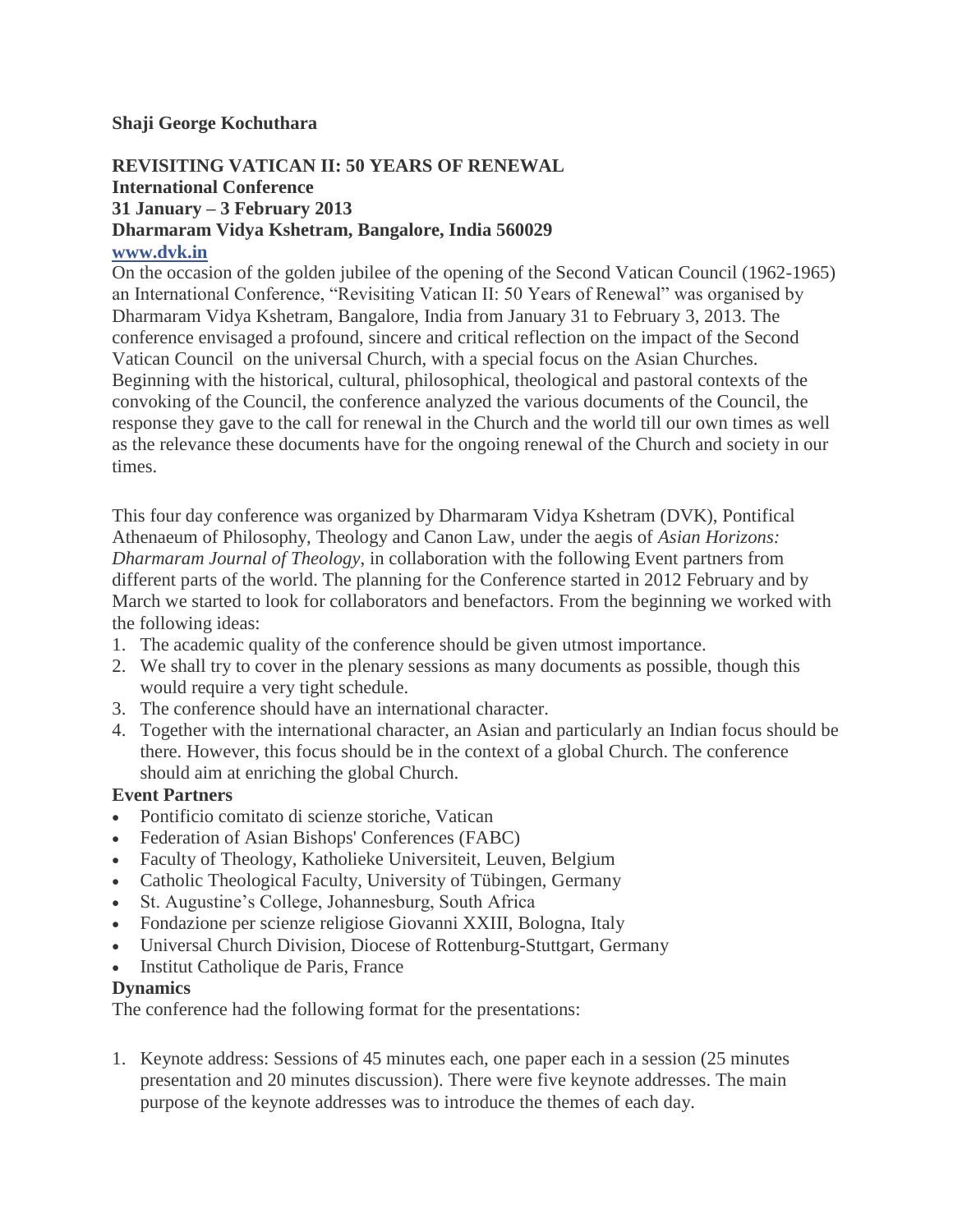- 2. Plenary sessions: There were Ten plenary sessions with 3/4 papers in each session. Each plenary session was of one and a half hours/two hours long. Each speaker was given 20 minutes for presentation. After the presentation of all the papers, 30-40 minutes discussion took place.
- 3. Parallel Sessions: There were three slots for parallel sessions, each with 9 groups, altogether 27 sessions. Each parallel session was of 1 hour 30 minutes, with 3 papers each (20 minutes each for presentation and the remaining time for discussion). Altogether 81 papers were presented in the parallel sessions.
- 4. Poster presentations: There were 5 posters presented, during the tea-breaks, in the foyer in front of the auditorium; 5-10 minutes of presentation, following which there was interaction from the audience.

All the keynote and plenary sessions were conducted in the main Auditorium of Christ University. The parallel sessions were arranged in the different halls of Christ University and DVK.

**Total number of presentations** (excluding the messages in the inaugural session and the valedictory)**:**

- $\bullet$  Keynote: 5
- Plenary: 34
- Parallel Sessions: 81
- Posters: 5
- Total: 125

# **Participants**

The original plan was to have 300 registered participants. The registration began by the end of September. By the beginning of December the target number was reached and there were still many requests coming in. So, considering the number of requests and the lack of other major conferences on the theme, we decided to give the possibility to more people to participate in such an important event. By 15th January, the deadline given for registration, there were more than 370 registrations. Excluding last minute cancellations, the number of people participated in the conference:

Registered participants: 373

Registered participants from Dharmaram institutions (including DVK): 50

DVK students: 650

**Total: 1023** *Registered Participants: 373* Men: 273

Women: 100

*Registered Participants: 373*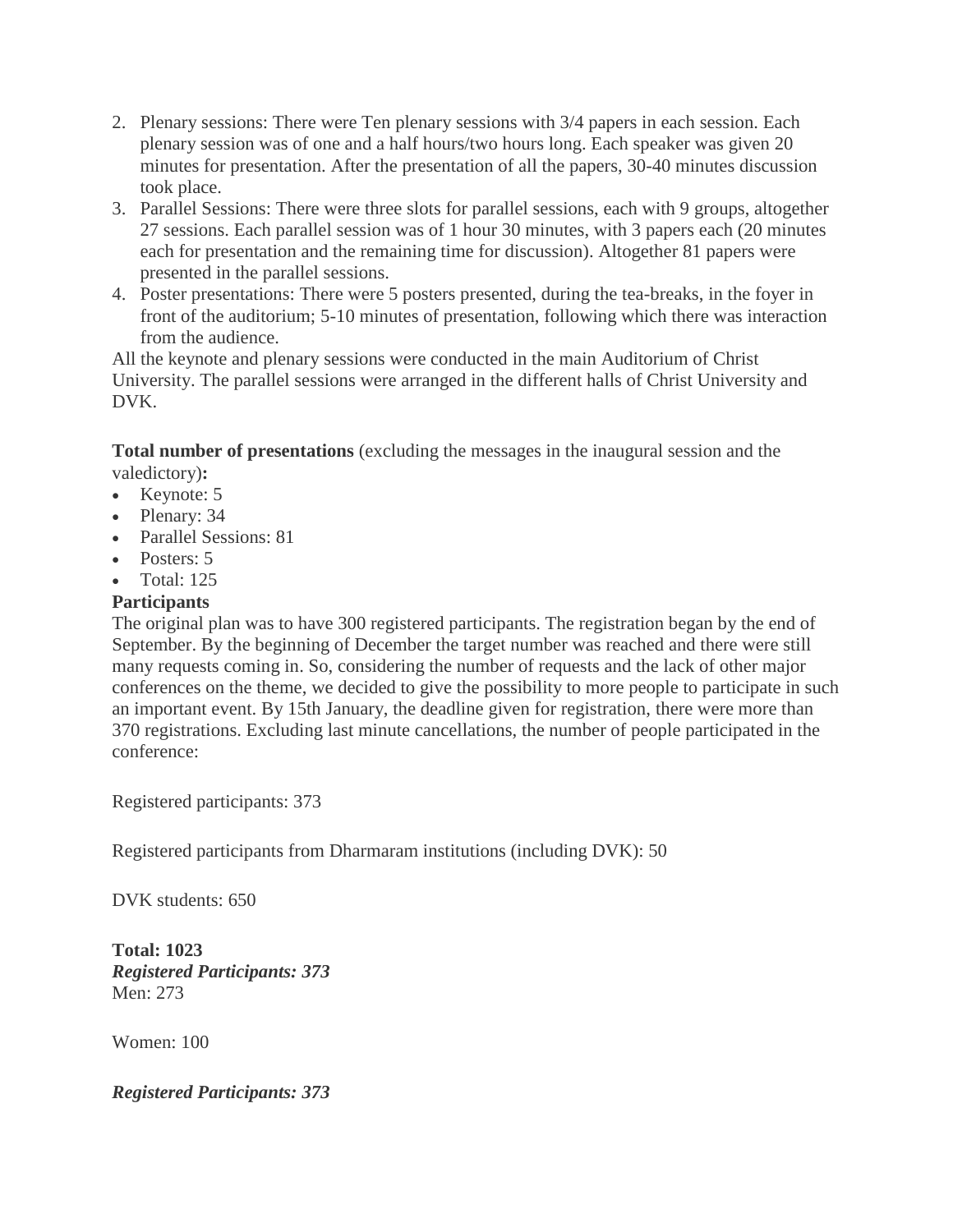From India (including foreign nationals working in India): 287

From other countries (from 23 countries): 86

Full text of the keynote, plenary and inaugural and valedictory messages and the abstract of all the parallel sessions were printed in a book, which was distributed to all the participants including the DVK students.

### **Day 1: 31 January 2013**

The conference was solemnly inaugurated on 31st March by Zenon Cardinal Grocholewski, the prefect of the Congregation for Catholic Education, Vatican. The Cardinal said that the "the theme of variety and plurality and the need for unity" was at the centre of his attention, pointing out that, "unity and diversity already figured prominently among the themes addressed by the fathers of the Second Vatican Council and it remains an important issue for the Church today." Cardinal Grocholewski proposed "the notion of 'catholicity' as a fruitful key of interpretation for a contemporary dealing with the Council, and as apt in our age of plurality." The inaugural session was presided over by Mar George Cardinal Alencherry, the Major Archbishop of the Syro-Malabar Church and the Chanceller of DVK. The Major Archbihsop underscored the contributions of the Council in the areas of Liturgy, Communion Ecclesiology and Dialogue. Archbishop Bernard Moras, the Archbishop of Bangalore and the Pro-Chancellor of DVK, Rev. Fr Jose Panthaplamthottiyil, CMI, the Prior General of the CMI Congregation, Rev. Dr Thomas Aykara, the Rector of Dharmaram College, Rev. Dr Thomas C. Mathew, the Vice-Chancellor of Christ University and Monsignor Bernard Ardura, the president of the Pontifical Committee for Historical Sciences gave short messages on the occasion. Saju Chackalackal, CMI, the president of DVK welcomed the gathering. Following the inaugural session, Archbishop Alphonsus Mathias (Archbishop Emeritus of Bangalore), who had participated in the sessions of the Second Vatican Council, gave the audience a vivid picture of the Council through his sharing of experience at the Council. Robert Blair Kaiser, who covered the Second Vatican Council for *Time*, had agreed to come, but could not make it since he is undergoing chemotherapy. He sent the text of his presentation, which is included in the conference proceedings. The first keynote was given by Prof. Mathijs Lamberigts (Catholic University, Louvain). He briefly presented the historical background and context of the Council, its unique contributions and said that, "It will be our task to offer this source of riches to next generations, at the service of the world, especially the poor." The session was chaired by Dennis T. Gonzales (*St Vincent School of Theology, Philippines*).

The first plenary was on "Historical and Theological Context". It was chaired by Agbonkhianmeghe Emmanuel Orobator, SJ *(Hekima School of Theology, Kenya)*, the speakers were Norman Tanner (Gregorian University, Rome, Italy), Francis Thonippara, CMI (Dharmaram Vidya Kshetram, Bangalore) and Alberto Melloni & Federico Ruozzi (Fondazione per le scienze religiose Giovanni XXIII, Bologna, Italy). Tanner presented some interesting facts about the Council, while Thonippara analysed the immediate historical background to it. Melloni and Ruozzi made a critical evaluation of what happened at the Council. Plenary 2, "Asian Contribution to the Council" was chaired by Cleophas Dominic Fernandes (*NBCLC, Bangalore*), and the speakers were Paul Pulikkan (*Mary Matha, Trichur, India*), Vimal Tirimanna, CSsR (*National Seminary, Kandy, Sri Lanka*) and Joseph Pathrapankal, CMI (*Anugraha, Kottayam, India*). Pulikkan highlighted the contributions from India and the Middle East, while Tirimanna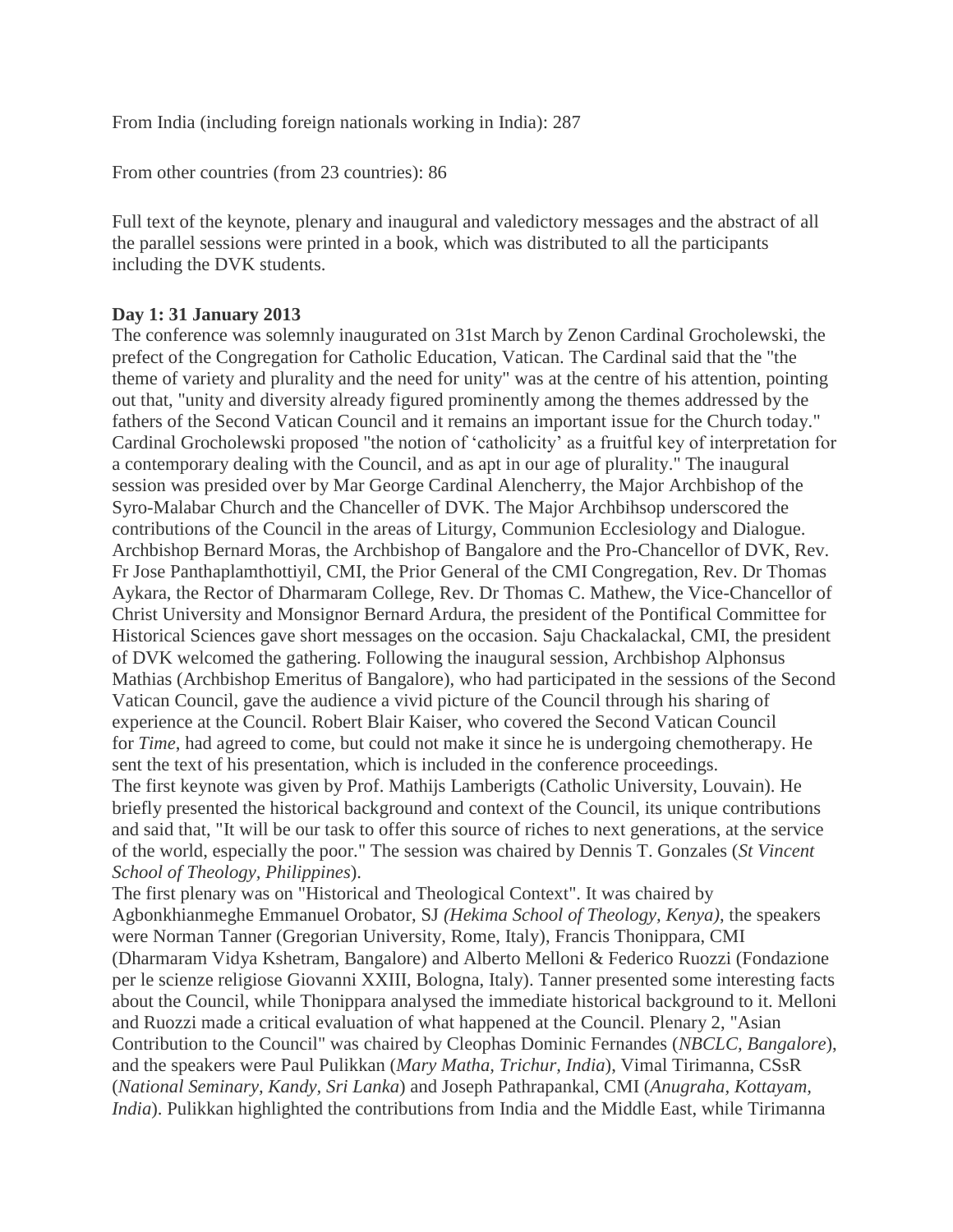presented the contributions from other Asian countries. Pathrapankal spoke about the "Response of the Indian Church to Vatican II: The Church in India Seminar (1969)," which was actually held in Dharmaram College (Pathrapankal was a participant and local coordinator of the seminar). The first day's programme came to a close with Raymond Perrier's (*Jesuit Institute, South Africa*) sharing of "Hope and Joy," a project that his centre has been working out to spread the message of the Second Vatican Council through SMS and other media.

### **Day 2: 1 February 2013**

The day started with the Eucharistic celebration presided over by Zenon Cardinal Grocholewski. Prof. Dr Peter Hünermann (*Catholic Theological Faculty, University of Tübingen, Germany*) delivered the keynote address on "The Debate on Hermeneutics of Vatican II: At the Core of the Worldwide Struggle for Orientation in the Church" and the session was moderated by Rev. Dr Thomas Aykara, CMI (*DVK*). Hünermann stated that, "Vatican II happened at the beginning of a new epoch of humankind: the third of the "great transformations" humanity has experienced until now." He pointed out that the method of interpreting the Council has led to debates and disagreements, highlighted different hermeneutical principles of understanding the Council's teachings, and said that the core of changes is "the 'ratio fidei' conceived in a modern way." Plenary 3 and 4 were on the four constitutions of the Council. Plenary 3 dealt with "Divine Revelation and Sacred Liturgy." The session was chaired by Francis Gonsalves, SJ (*Vidya Jyoti, Delhi*). The following were the papers presented: Reimund Bieringer (*KU, Leuven*): "… Until We See God Face to Face:" Revelation, Sacred Tradition and Sacred Scripture in the Pre-History and in the Final Form of the Dogmatic Constitution Dei Verbum"; Bp. Pablo David (*Philippines*): "From Dei Verbum to Verbum Domini (Is There a Progress from the Former to the Latter?"); Anscar Chupungco (+Late) (Paul VI Institute of Liturgy, Philippines): "The Constitution on the Liturgy: Vision and Implementation" [Anscar Chupungco died on January 9, 2013. He had already sent his paper, which was presented by Joseph Lionel (St Peter's Pontifical Institute, Bangalore.)] Plenary 4, chaired by Ma. Christina Astorga *(Fordham University, USA*) was on "*Lumen Gentium, Gaudium et Spes*." The papers presented were, Dominic Veliath (*Kristu Jyoti College, Bangalore*), "The Impact and the Implications of the Dogmatic Constitution on the Church *Lumen Gentium* during the Post-Conciliar Period"; Errol D'Lima (*Jnana-Deepa Vidya Peeth, Pune, India*): "The Task of a Contextualized Church" and Mons. Philippe Bordeyne (*Rector, Institut Catholique de Paris*), "The Pastoral Making of Moral Anthropology in *Gaudium et Spes*."

Plenary 5 focussed on the "Encounter of the East and the West and the Reception of the Council in the East and the West." The session was chaired by Peter Neuner *(Prof. Emeritus, University of München*) and the papers were presented by Felix Wilfred (Asian Centre for Cross Cultural Studies, Chennai, India)on "Reception of Vatican II in Asia: A Critical Review of a Legacy and Future Promises," Thomas Landy (*Holy Cross College, USA*) on **"**The Reception of the Council in the West" and Bishop Joseph Kallarangatt (*Diocese of Palai, Kerala & Chairman, CBCI Doctrinal Commission*) on "Sister Churches Or Uniate Churches." Plenary 6, chaired by Jos Puthenveettil (*Vicar General, Archdiocese of Ernakulam*) was on "Priesthood, Religious Life, Laity." Mons. Bernard Ardura (*President, Pontificio Comitato di scienze storiche, Vatican*) presented the paper on "*Lumen Gentium* n° 28: Source of the Teaching on the Life and Ministry of the Priest in *Presbyterorum Ordinis* and *Optatam totius*" and Sr Inigo Joachim, SSA (*New Delhi, India*) presented the paper on "The Religious in the 21st Century." Jose de Mesa (*Philippines*) & Edmund Kee-Fook Chia (*Catholic University, Australia*) "The Christological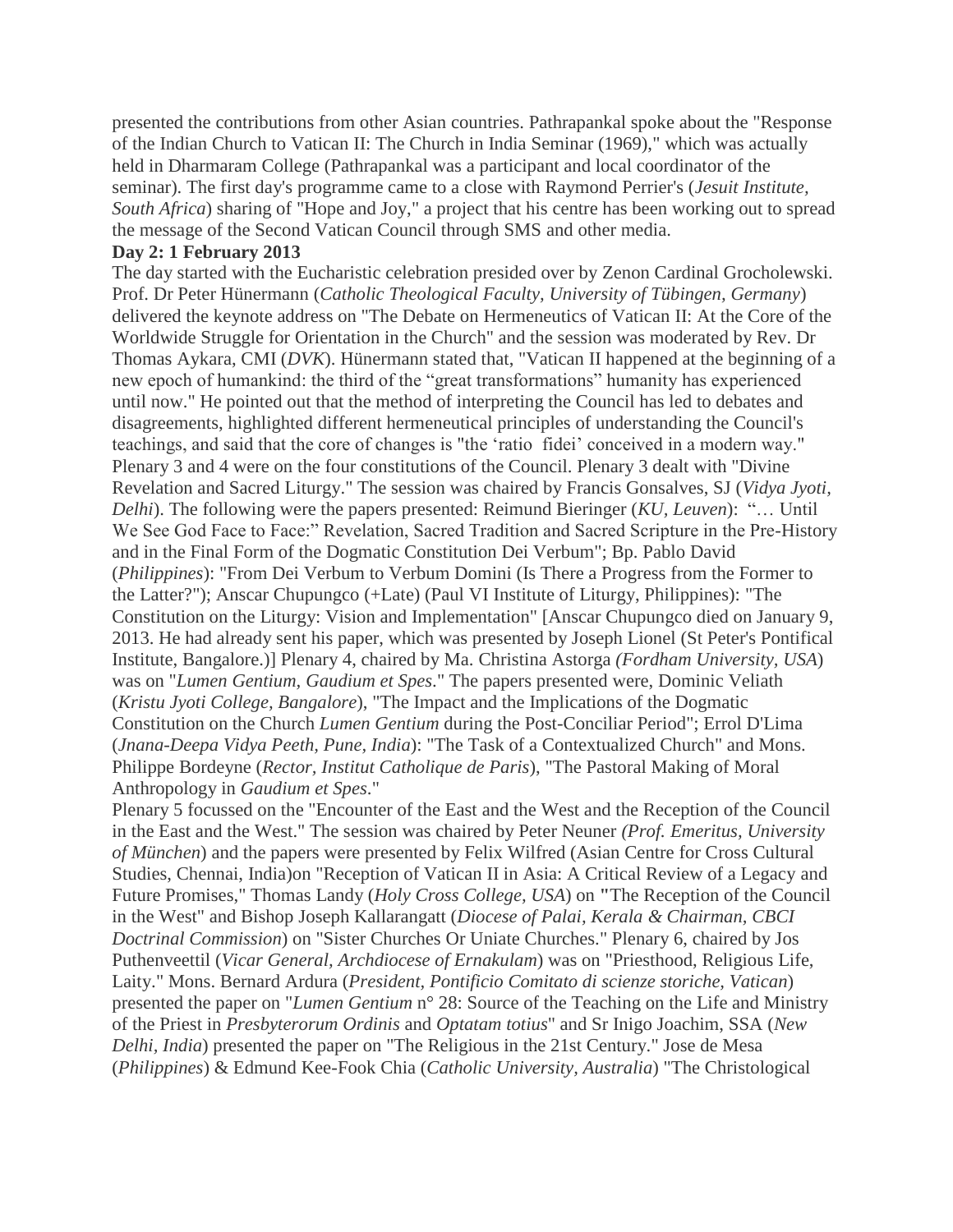Basis of *Apostolicam Actuositatem*." [Jose de Mesa could not be present, since he is recovering after a bypass surgery].

Day 2 concluded with a cultural programme, in which biblical themes and other Christian stories were presented through classical Indian dance. This was specially arranged as an example of inculturation, which was one of the contributions of the Second Vatican Council.

# **Day 3: 2 February 2013**

Day 3 of the conference began with a Eucharistic Celebration in the Syro-Malabar Rite, presided over by Bishop Mar Joseph Kallarangatt.

Keynote 3 was given by Kuncheria Pathil, CMI (*Jeevadhara, Kottayam, India*) on "Pluralism, Dialogue and Communion." Highlighting *Decree on the Eastern Catholic Churches, Decree on Ecumenism, Declaration on the Relationship of the Church to Non-Christian Religions, Declaration on Religions Freedom,* and *Decree on the Church's Missionary Activity,* Pathil pointed out that, "The starting point of the Council was the plurality of the Churches, plurality of world religions, and plurality of human races, cultures, societies and the plurality of worldviews. The way to reach the goal of unity is "dialogue", or a dynamic and intimate relationship or fellowship among the different Churches, religions, cultures and human communities." The session was chaired by Jeffrey Goh (*Malaysia*).

Plenary 7, chaired by Thomas Kollamparampil, CMI (*DVK, Bangalore*), had four papers on the documents on the *Oriental Churches, Ecumenism, Mission.* Riccardo Burigana (*Istituto di studi ecumenici San Bernardino, Venice, Italy*) presented the paper on "*A Sincere Desire Shared in Common for Reconciliation. The Meeting of the Eastern and Western Churches in the Council and Its Impact Afterwards."* Archbp. Joseph Powathil (*Archbishop Emeritus, Changanacherry, India*) spoke on "**Decree on the Catholic Oriental Churches**: Implications and Impact." Prof. Annemarie Mayer (*Catholic Representative to WCC*) dealt with "*Unitatis Redintegratio* in the Light of Some Current Ecumenical Challenges" and John Prior (*Ledalero Institute of Philosophy, Maumere, Indonesia*) presented the paper on "New Daybreak in Mission; *Ad Gentes* and the Emergence of Prophetic Dialogue." Archbishop Powathil presented the paper and interacted with the audience through Skype, since he could not attend the conference due to ill-health. Annemarie Mayer, who had to undergo a surgery a couple of days before the conference following a car accident, interacted with the audience through the Skype. For many, presentation and interaction through the Skype in a conference was the first experience. Whereas other plenary sessions dealt with more than one theme/Council document, Plenary 8 focussed on a single them, namely, "World Religions." The session was chaired by John N.

Sheveland (*Gonzaga University, USA*). Subhash Anand (*St. Paul's School, Udaipur, India*) spoke on "*Nostra Aetate:* The Ups and Downs of Interreligious Dialogue" and highlighted the historical development of the Catholic approach to other religions since Vatican II, at the same time inviting the attention of the audience to the present and future challenges. Archbp. Michael L. Fitzgerald (*Nuncio to Egypt and Delegate to Arab League*), in his paper "Reading *Nostra Aetate* Fifty Years On" presented a critical overview of the important contributions of the document. Michael van Heerden (*St. Augustine's College, Johannesburg, South Africa*) situated *Nostra Aetate* in the background of the Christian approach to other religions in his paper, "The Myth of Sisyphus: Does Humankind's Quest for Transcendence Make All People Crypto-Christians?" Matthew N. Schmalz (*Holy Cross College, USA*) in his paper, "The Legacy of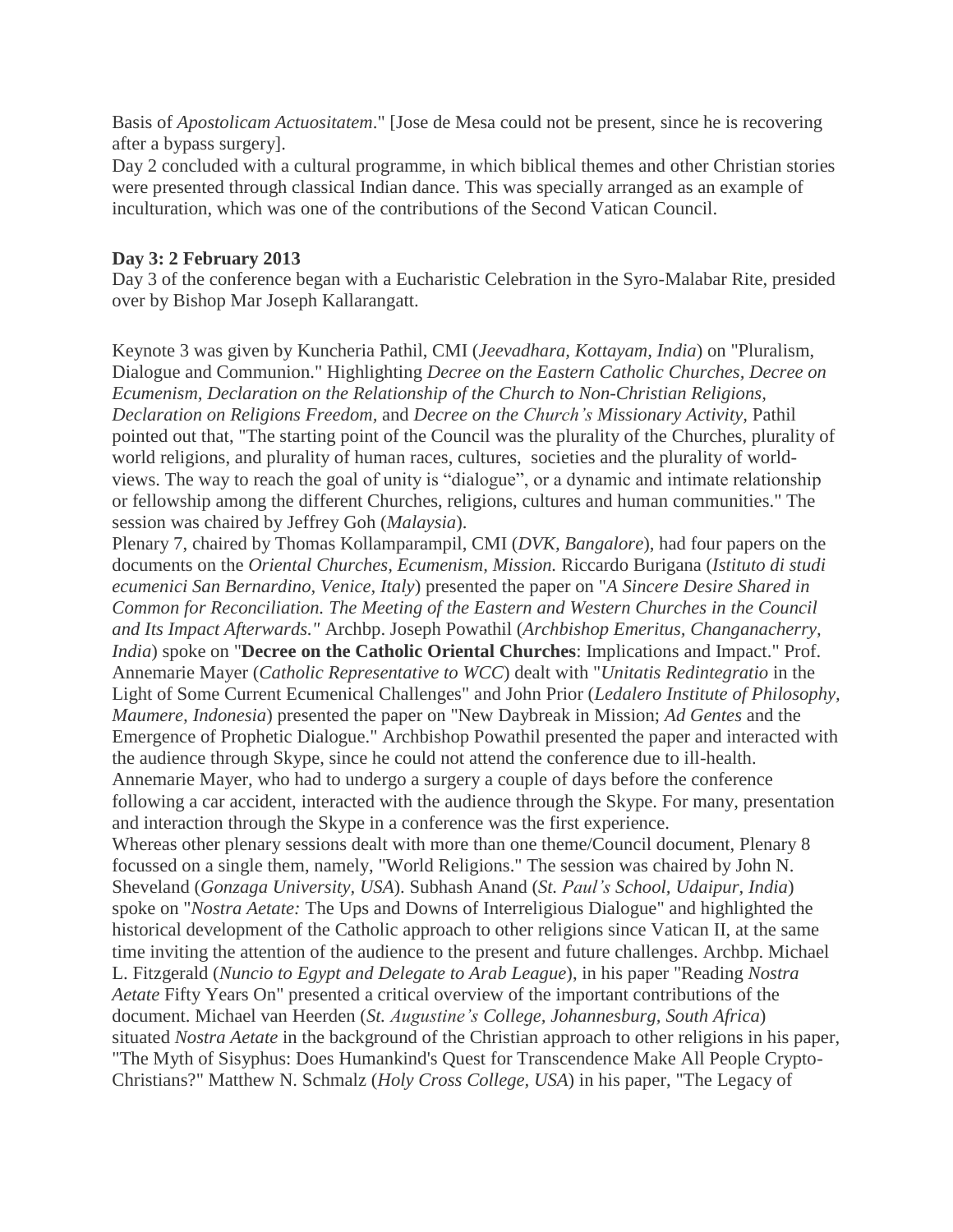Vatican II: From Theology of Religions to Comparative Theology" reviewed the content of the document and discussed the context of its development.

From Keynote 4, the focus was on the renewal after the Council and the way forward. Keynote 4 was delivered by Martin Sebastian Kallunkal (*Pontifical Institute of Philosophy and Theology, Alwaye, India*), on "The Heuristics of Church Renewal since Vatican II: Aims, Agents, Approaches." Kallunkal emphasised that, "Where efforts at renewal develop into strong systems, the Christian authenticity of such efforts is disproved. *Kenosis* is an overall feature of Church renewal." The session was chaired by Deborah Rose-Milavec (*Catherine of Siena Virtual College, USA*).

Plenary 9 reflected on the "Renewal after the Council." The session was chaired by Joris Geldhof (*KU, Leuven*) and the speakers were Pushpa Joseph (*Centre for Women Studies, DVK, Bangalore*), Laurent Villemin (*Institut Catholique de Paris*), Francis Appiah-Kubi (*KNUST Kumasi Ghana*) and K.J. Thomas (*St Peter's Pontifical Institute, Bangalore*). Pushpa Joseph analysed the "Past, Present and Future of Women in the Church" in the light of the Council's teaching. Villemin presented the development and contribution of "Ecclesial Movements" after the Council and Appiah-Kubi discussed the importance given to "Culture and Inter-culturation" in the Council and the ongoing challenges in inter-culturation. K.J. Thomas presented the Council's teaching on "Religious Liberty" and the Challenges that the Church faces today in various parts of the world.

# **Day 4: 3 February 2013**

The Eucharistic celebration on the concluding day of the conference was presided over by Cardinal Oswald Gracias, the Archbishop of Mumbai.

Plenary 10, the final plenary session of the conference discussed "Ongoing Renewal: Contemporary Theological Issues in the Light of the Council's Teaching." The themes selected for this session were Social justice, Catholic Education, Social Communication and Ongoing Dialogue with the World. The session was chaired by Martin Kirschner (*Tübingen University, Germany*). Gemma Tulud Cruz (*Australian Catholic University*) presented the Catholic approach to social justice in a world "divided by injustice." Ignacimuthu (*Loyola College, Chennai, India*) analysed how Catholic educational institutions have lived up to the expectations of the Council and the challenges they face today. Jose Palakeel (*IMPACT, Cochin, India*) evaluated the impact of *Inter Mirifica.* Saju Chackalackal (*DVK, Bangalore*) discussed how the Council will help us "approach the realities encountered in the contemporary world of our Christian living, especially by focussing on the Church's relationship with different nations, ideologies, and religions." The Final Keynote (keynote 5) was delivered by Catherine E. Clifford (*St Paul University, Ottawa, Canada*) on "Vatican II and the Challenge of Ongoing Renewal in the Twenty-First Century" and the session was chaired by Jose Nandhikkara (*DVK, Bangalore*). Clifford emphasised that, if the church in the  $21<sup>st</sup>$  century is to have the capacity for ongoing renewal, it must renew the culture and practice of dialogue at every level of ecclesial life. She reminded the audience referring to Paul VI, that "dialogue is inseparably linked to the process of humble selfexamination and discernment that must guide every authentic renewal and reform." The Valedictory function was presided over by Rev. Dr George Thanchan, the Vicar General of the CMI Congregation. Oswald Cardinal Gracias (*Secretary General of Federation of Asian Bishops' Conferences (FABC), the President of Catholic Bishops' Conference of India (CBCI) and the Archbishop of Mumbai*) was the Chief Guest. The Cardinal pointed out that the Council changed the way the faith engages the modern world. According to him, the council's biggest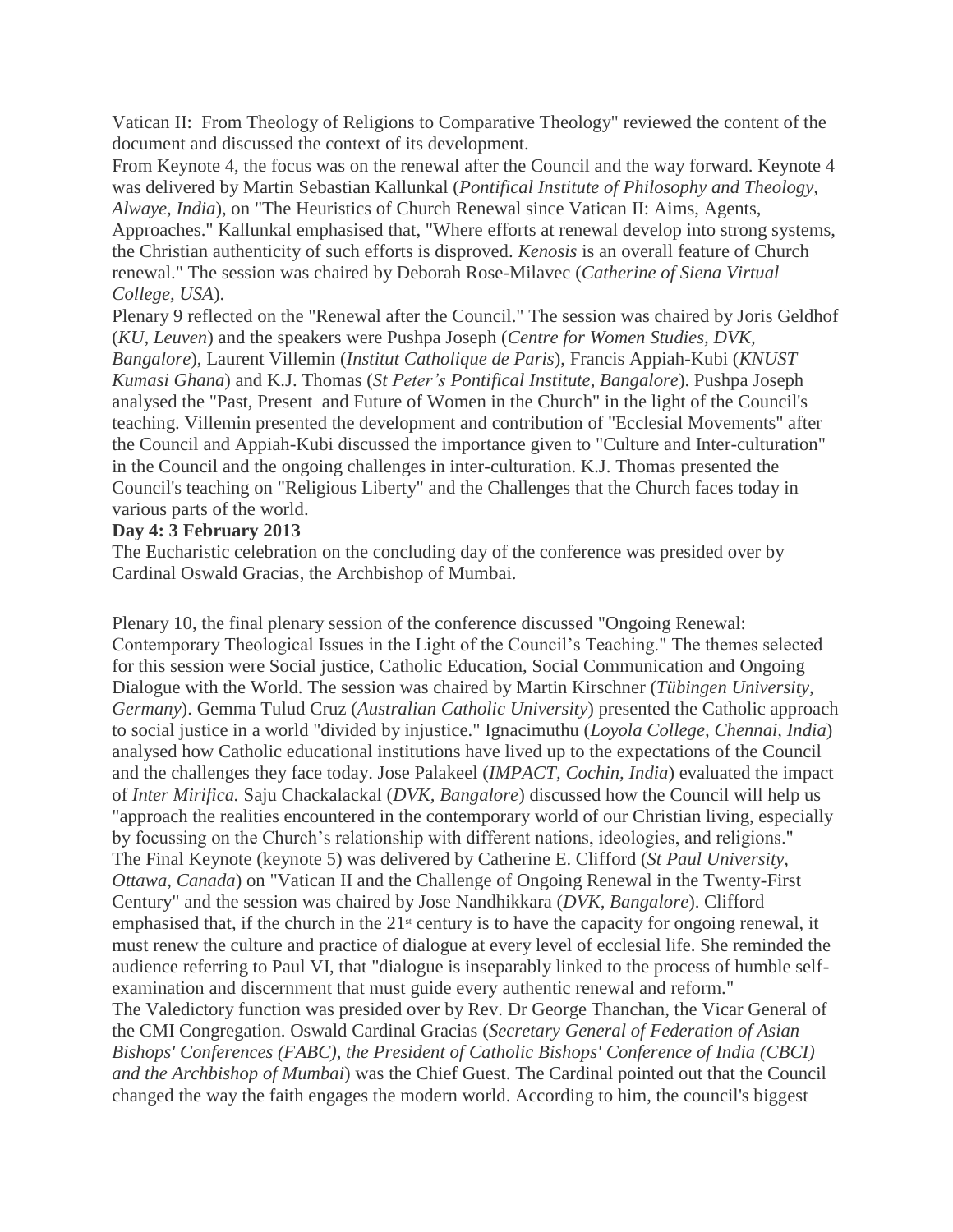achievement was a new way of understanding the church, namely, as the "people of God" and not simply a hierarchical structure. The Cardinal reminded the audience that, "The Church exists primarily to be at the service of humanity" and underscored that "Vatican II has never been more relevant than it is at this moment in the history of the church." He invited the audience to profess the faith with renewed conviction, with confidence and with hope. Besides Fr Thanchan, Archbishop Patrick D'Rozario, csc (*President, Bishops' Conference of Bangladesh*), Mathijs Lamberigts (*KU, Leuven*), Monsignor Philippe Bordeyne (*Catholic Institut Paris*) and Sr Rowena Miranda (*Provincial, Medical Mission Sisters*) gave short messages. Besides the plenary session paper on moral theology by Philippe Bordeyne, Ma. Christina Astorga (Fordham, USA), C.S. John Christopher (KU, Leuven), Kuriyan Joseph, OFM (St Antony's Friary, Bangalore), Prem Xalxo (Gregorian, Rome), Catherine Nisha, CMC (St John's Medical College, Bangalore), Antony Chundelikkatt (Family Centre, Changanacherry, Kerala), Ralph Coelho (Bangalore), George S. Worgul (Duquesne University, USA), Warlito Borja (KU, Leuven), Richard N. Rwiza, SJ (Hekima College, Nairobi), Martin David (KU, Leuven), Olinda Timms (Bangalore), Mario Vaz (St John's Medical College, Bangalore), Charles Irudayam (CBCI, Delhi), presented papers on different moral theological issues.

One of the most striking features of the conference was its international character. The conference was an occasion to experience the global character of the Church, listening to scholars from different parts of the world and interacting with them.

All the keynote and plenary speakers were kind enough to send the full text of their presentation in time and hence we could make them available to all the participants, printing them together as a book of conference proceedings. The abstract of the parallel session papers and posters also were printed in the same book. This helped the participants follow the presentations well and to interact with the scholars both during the discussion in the sessions as well as during the breaks.

There was a wide range of participants. Majority of the participants had specialization in ecclesiastical education. Specially to be mentioned is the active participation of the Archbishops, Bishops and Major Superiors of different religious congregations. Many lay faithful also participated with enthusiasm.

The greatest achievement of the conference can be said to be the enthusiasm that it has created in the participants to study further the Council's teaching, to continue its call for renewal understanding the signs of the times. This enthusiasm could be visible not only in the scholars who came from different parts of the world to participate in the conference, but also in the students, the future of the Church and the world, who attended the conference.

We are grateful to Universal Church Division of the Rottenburg-Stuttgart Diocese, Missio Aachen and Missio Belgium for the support they offered us.

The conference papers shall be published within a year. The keynote and plenary papers shall be published as the first volume. Selected papers of the parallel sessions shall be published in one or two volumes.